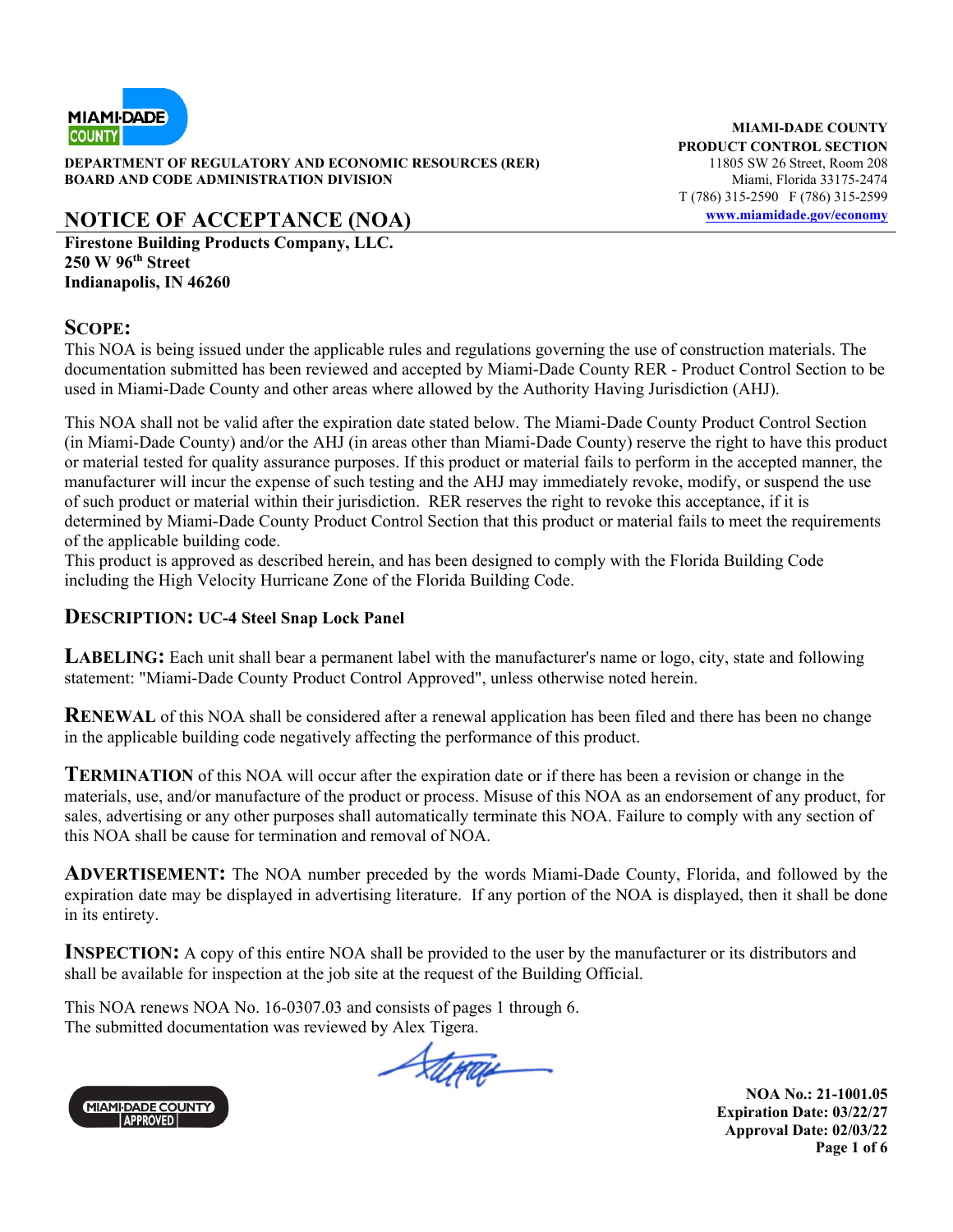### **ROOFING SYSTEM APPROVAL:**

| Category:                       | Roofing                       |
|---------------------------------|-------------------------------|
| <b>Sub-Category:</b>            | Metal, Panels(Non-Structural) |
| <b>Material:</b>                | Steel                         |
| <b>Deck Type:</b>               | Wood                          |
| <b>Maximum Design Pressure:</b> | $-172.5$ psf                  |

### **TRADE NAMES OF PRODUCTS MANUFACTURED OR LABELED BY APPLICANT:**

| Product                              | <b>Dimensions</b>                                                                                                                               | <b>Test</b><br><b>Specifications</b> | <b>Product</b><br><b>Description</b>                                                             |
|--------------------------------------|-------------------------------------------------------------------------------------------------------------------------------------------------|--------------------------------------|--------------------------------------------------------------------------------------------------|
| UC-4 $(18$ " installed coverage)     | Length $=$ varies<br>Width $= 18"$<br>Height = $1-\frac{1}{2}$ "<br>Thickness = $min. 24$ ga.<br>Grade "D"<br>(50 ksi min. yield)               | <b>TAS 110</b>                       | Corrosion resistant, galvanized or<br>galvalume preformed, coated,<br>prefinished, metal panels. |
| UC-4 $(9-3/4)$ " installed coverage) | Length $=$ varies<br>Width = $9 - \frac{3}{4}$ "<br>Height = $1-\frac{1}{2}$ "<br>Thickness = $min. 24$ ga.<br>Grade "D"<br>(50 ksi min. yield) | <b>TAS 110</b>                       | Corrosion resistant, galvanized or<br>galvalume preformed, coated,<br>prefinished, metal panels. |
| <b>Trim Pieces</b>                   | Length $=$ varies<br>Width $=$ varies<br>Thickness = $min. 24$ GA                                                                               | <b>TAS 110</b>                       | Standard flashing and trim pieces.<br>Manufactured for each panel<br>width.                      |

## **MANUFACTURING LOCATION:**

1. Anoka, MN

### **EVIDENCE SUBMITTED:**

| <b>Test Agency</b>                                     | <b>Test Identifier</b>                          | <b>Test Name/Report</b>                     | Date                             |
|--------------------------------------------------------|-------------------------------------------------|---------------------------------------------|----------------------------------|
| Valspar Corporation                                    |                                                 | ASTM G 23<br>ASTM B 117                     |                                  |
| <b>PRI</b> Construction Materials<br>Technologies, LLC | FBP-299-02-01<br>FBP-299-02-02<br>FBP-321-02-02 | <b>TAS 125</b><br><b>TAS 100</b><br>TAS 125 | 08/04/16<br>08/08/16<br>01/06/17 |



**NOA No.: 21-1001.05 Expiration Date: 03/22/27 Approval Date: 02/03/22 Page 2 of 6**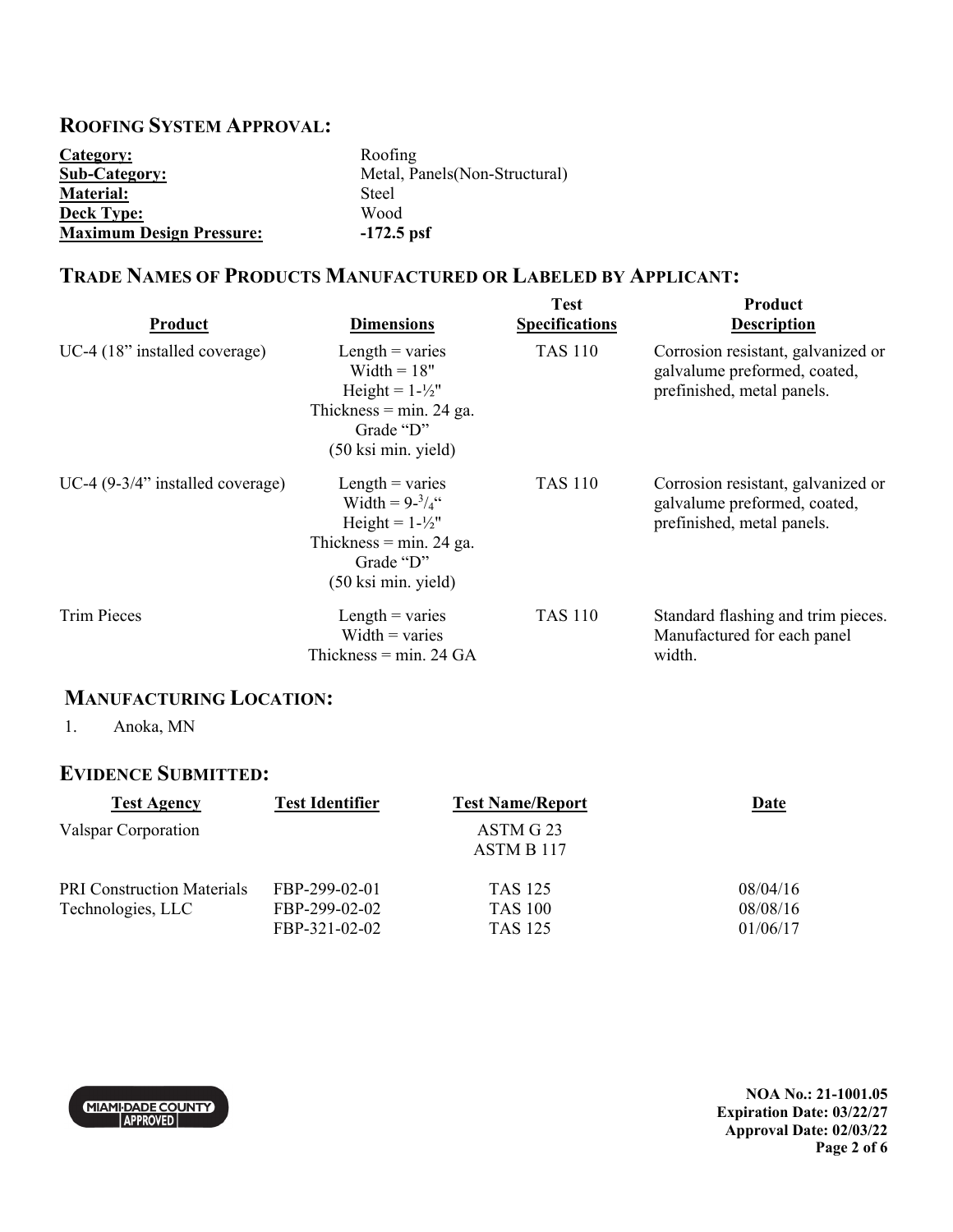#### **APPROVED ASSEMBLIES**

| System:                                        | UC-4 Metal Roof Panel $-9-3/4$ " wide panel                                                                                                                                                                                                                                                                                                                            |
|------------------------------------------------|------------------------------------------------------------------------------------------------------------------------------------------------------------------------------------------------------------------------------------------------------------------------------------------------------------------------------------------------------------------------|
| <b>Deck Type:</b>                              | Wood, Non-insulated                                                                                                                                                                                                                                                                                                                                                    |
| <b>Deck Description:</b>                       | New Construction or Re-roof; $\frac{19}{32}$ " or greater plywood or wood plank.                                                                                                                                                                                                                                                                                       |
| <b>Slope Range:</b>                            | $2"$ :12" or greater                                                                                                                                                                                                                                                                                                                                                   |
| <b>Maximum Uplift</b><br>Pressure:             | <b>See Table A below</b>                                                                                                                                                                                                                                                                                                                                               |
| <b>Deck Attachment:</b>                        | In accordance with applicable Building Code, but in no case shall it be less than 8d annular<br>ring shank nails spaced 6" o.c.                                                                                                                                                                                                                                        |
| <b>Underlayment:</b>                           | Minimum underlayment shall be an ASTM D 226 Type II installed with a minimum 4" side-<br>lap and 6" end-laps. Underlayment shall be fastened with corrosion resistant tin-caps and 12<br>gauge $1\frac{1}{4}$ " annular ring-shank nails, spaced 6" o.c. at all laps and two staggered rows 12" o.c.<br>in the field of the roll.                                      |
| <b>Valleys:</b>                                | Valley construction shall be in compliance with Roofing Application Standard RAS 133 and<br>with Firestone Metal Products' current published installation instructions.                                                                                                                                                                                                |
| <b>Fire Barrier Board:</b>                     | Any approved fire barrier having a current NOA. Refer to a current fire directory listing for<br>fire ratings of this roofing system assembly as well as the location of the fire barrier within the<br>assembly. See Limitation #1.                                                                                                                                   |
| <b>Metal Panels and</b><br><b>Accessories:</b> | Install the 9-3/4" wide "UC-4 Metal Roof Panels" and accessories in compliance with Firestone<br>Metal Products' current published installation instructions and details. Flashing, penetrations,<br>valley construction and other details shall be constructed in compliance with the minimum<br>requirements provided in Roofing Application Standards RAS 133.      |
|                                                | Panels shall be attached along the pre-punched slots side with two $(2)$ corrosion resistant #10-<br>12 x 1.5" pancake head screws with nylon washers 1" apart and at a maximum spacing listed<br>below in Table A. Fasteners shall of sufficient length to penetrate through the sheathing a<br>minimum of $\frac{3}{16}$ ". Fastening shall start 1" from panel end. |
|                                                |                                                                                                                                                                                                                                                                                                                                                                        |

| <b>TABLE A</b><br><b>MAXIMUM DESIGN PRESSURES</b> |               |                                             |  |
|---------------------------------------------------|---------------|---------------------------------------------|--|
| <b>Roof Areas</b>                                 | Field         | <b>Perimeter and</b><br>Corner <sup>1</sup> |  |
| <b>Maximum Design Pressures</b>                   | $-101.25$ psf | $-172.5$ psf                                |  |
| <b>Maximum Fastener Spacing</b>                   | $30"$ o.c.    | $12"$ o.c.                                  |  |
| Extrapolation shall not be allowed                |               |                                             |  |



**NOA No.: 21-1001.05 Expiration Date: 03/22/27 Approval Date: 02/03/22 Page 3 of 6**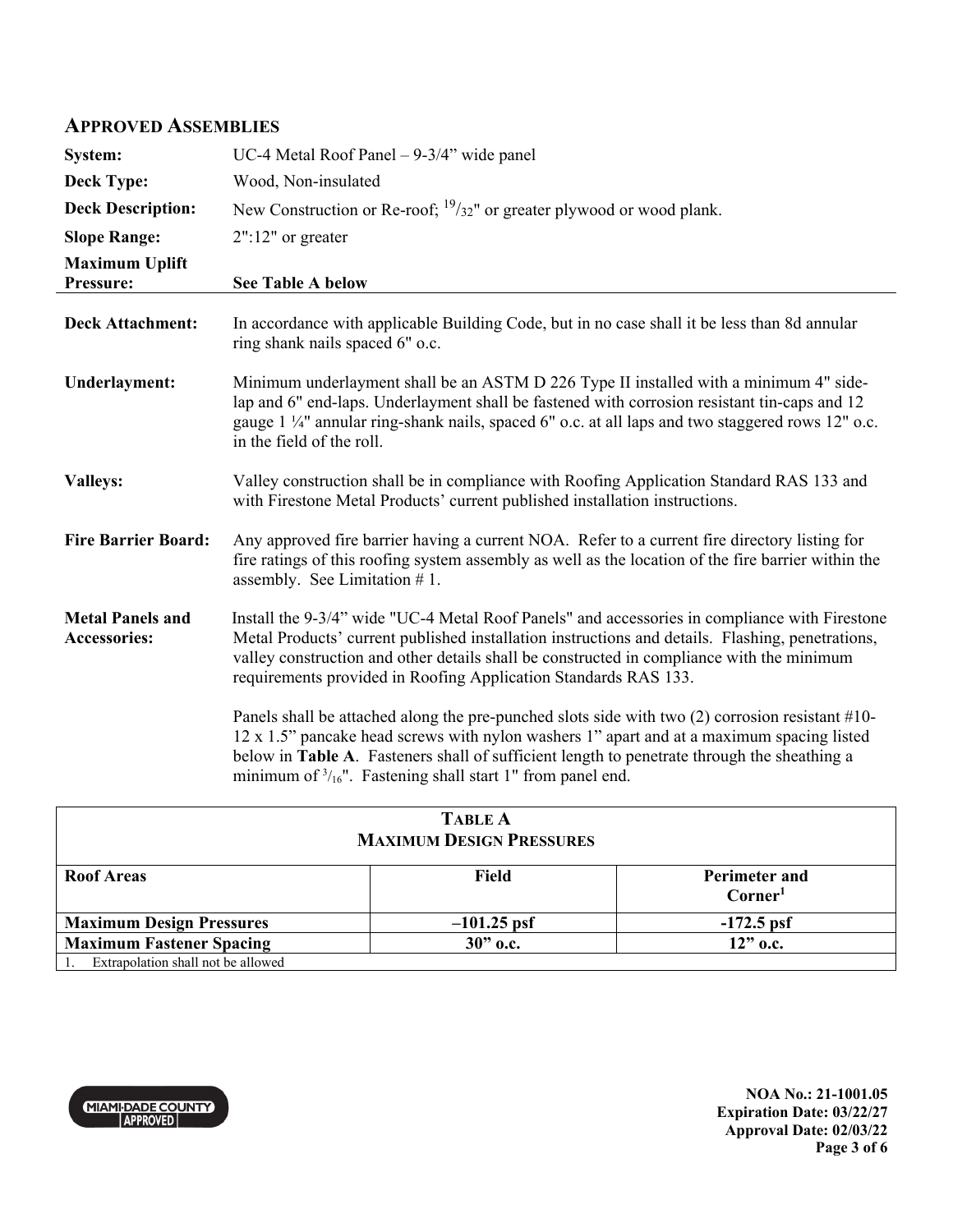| System:                                        | UC-4 Metal Roof Panel $-18$ " wide panel                                                                                                                                                                                                                                                                                                                             |
|------------------------------------------------|----------------------------------------------------------------------------------------------------------------------------------------------------------------------------------------------------------------------------------------------------------------------------------------------------------------------------------------------------------------------|
| <b>Deck Type:</b>                              | Wood, Non-insulated                                                                                                                                                                                                                                                                                                                                                  |
| <b>Deck Description:</b>                       | New Construction or Re-roof; $\frac{19}{32}$ " or greater plywood or wood plank.                                                                                                                                                                                                                                                                                     |
| <b>Slope Range:</b>                            | $2"$ :12" or greater                                                                                                                                                                                                                                                                                                                                                 |
| <b>Maximum Uplift</b><br>Pressure:             | <b>See Table B below</b>                                                                                                                                                                                                                                                                                                                                             |
| <b>Deck Attachment:</b>                        | In accordance with applicable Building Code, but in no case shall it be less than 8d annular<br>ring shank nails spaced 6" o.c.                                                                                                                                                                                                                                      |
| <b>Underlayment:</b>                           | Minimum underlayment shall be an ASTM D 226 Type II installed with a minimum 4" side-<br>lap and 6" end-laps. Underlayment shall be fastened with corrosion resistant tin-caps and 12<br>gauge 1 1/4" annular ring-shank nails, spaced 6" o.c. at all laps and two staggered rows 12" o.c.<br>in the field of the roll.                                              |
| <b>Valleys:</b>                                | Valley construction shall be in compliance with Roofing Application Standard RAS 133 and<br>with Firestone Metal Products' current published installation instructions.                                                                                                                                                                                              |
| <b>Fire Barrier Board:</b>                     | Any approved fire barrier having a current NOA. Refer to a current fire directory listing for<br>fire ratings of this roofing system assembly as well as the location of the fire barrier within the<br>assembly. See Limitation #1.                                                                                                                                 |
| <b>Metal Panels and</b><br><b>Accessories:</b> | Install the 18" wide "UC-4 Metal Roof Panels" and accessories in compliance with Firestone<br>Metal Products' current published installation instructions and details. Flashing, penetrations,<br>valley construction and other details shall be constructed in compliance with the minimum<br>requirements provided in Roofing Application Standards RAS 133.       |
|                                                | Panels shall be attached along the pre-punched slots side with two (2) corrosion resistant #10-<br>12 x 1.5" pancake head screws with nylon washers 1" apart and at a maximum spacing listed<br>below in Table B. Fasteners shall of sufficient length to penetrate through the sheathing a<br>minimum of $\frac{3}{16}$ ". Fastening shall start 1" from panel end. |

| <b>TABLE B</b><br><b>MAXIMUM DESIGN PRESSURES</b> |             |                                       |                                             |
|---------------------------------------------------|-------------|---------------------------------------|---------------------------------------------|
| <b>Roof Areas</b>                                 | Field       | <b>Perimeter and</b><br>$\rm Corner1$ | <b>Perimeter and</b><br>Corner <sup>1</sup> |
| <b>Maximum Design Pressures</b>                   | $-82.5$ psf | $-97.5$ psf                           | $-112.5$ psf                                |
| <b>Maximum Fastener Spacing</b>                   | $24"$ o.c.  | $12"$ o.c.                            | $6"$ o.c.                                   |
| Extrapolation shall not be allowed                |             |                                       |                                             |



**NOA No.: 21-1001.05 Expiration Date: 03/22/27 Approval Date: 02/03/22 Page 4 of 6**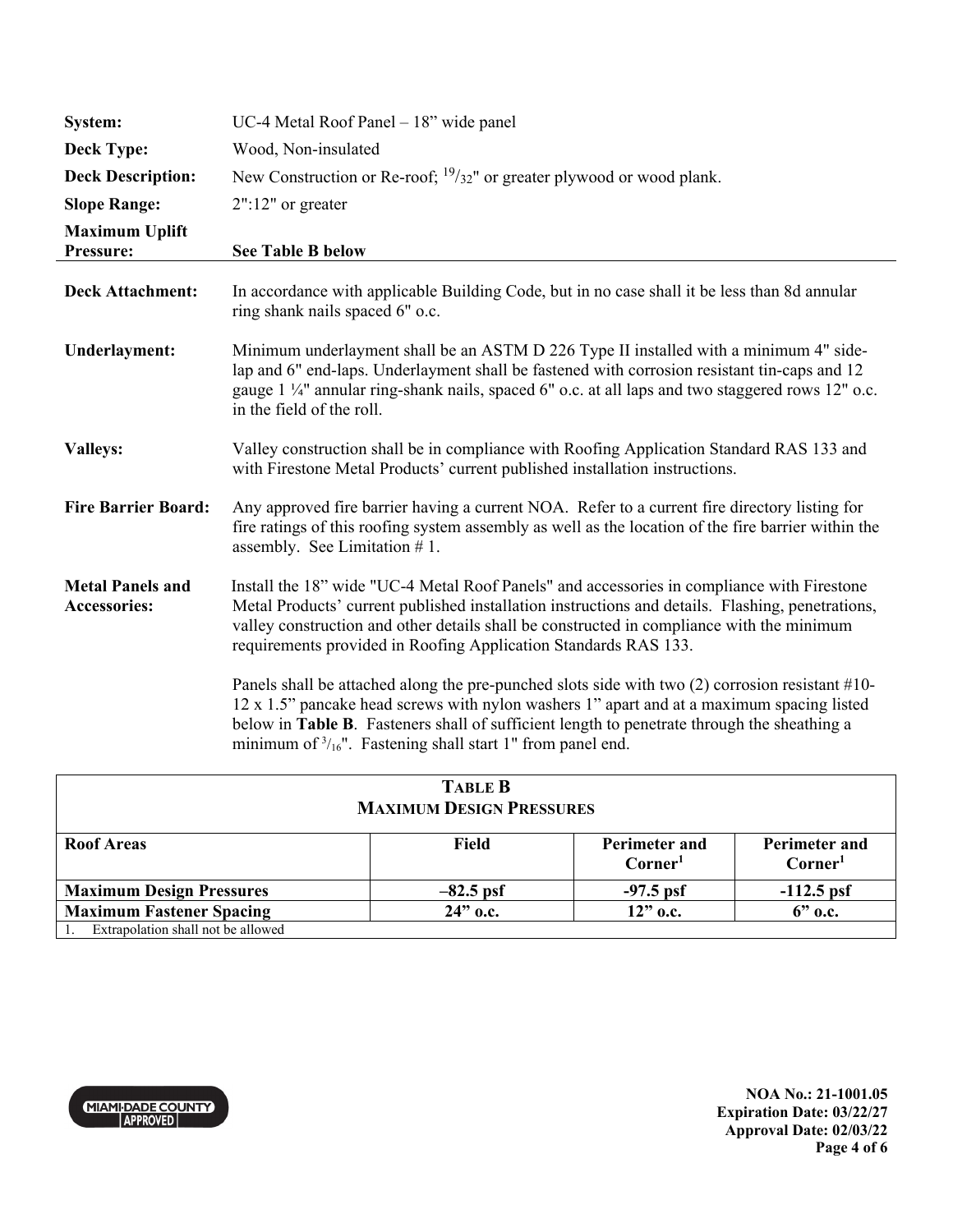### **SYSTEM LIMITATIONS**

- **1.** Fire classification is not part of this acceptance; refer to a current Approved Roofing Materials Directory for fire ratings of this product.
- **2.** The maximum designed pressure listed herein shall be applicable to all roof pressure zones (i.e. field, perimeters, and corners). Neither rational analysis, nor extrapolation shall be permitted for enhanced fastening at enhanced pressure zones (i.e. perimeters, extended corners and corners).
- **3.** Panels may be rolls formed in continuous lengths from eave to ridge. Maximum lengths shall be as described in Roofing Application Standard RAS 133
- **4.** All panels shall be permanently labeled with the manufacturer's name and/or logo, and the following statement: "Miami-Dade County Product Control Approved" **or** with the Miami-Dade County Product Control Seal as seen below. All clips shall be permanently labeled with the manufacturer's name and/or logo, and/or model.



**5.** All products listed herein shall have a quality assurance audit in accordance with the Florida Building Code and Rule 61G20-3 of the Florida Administrative Code.